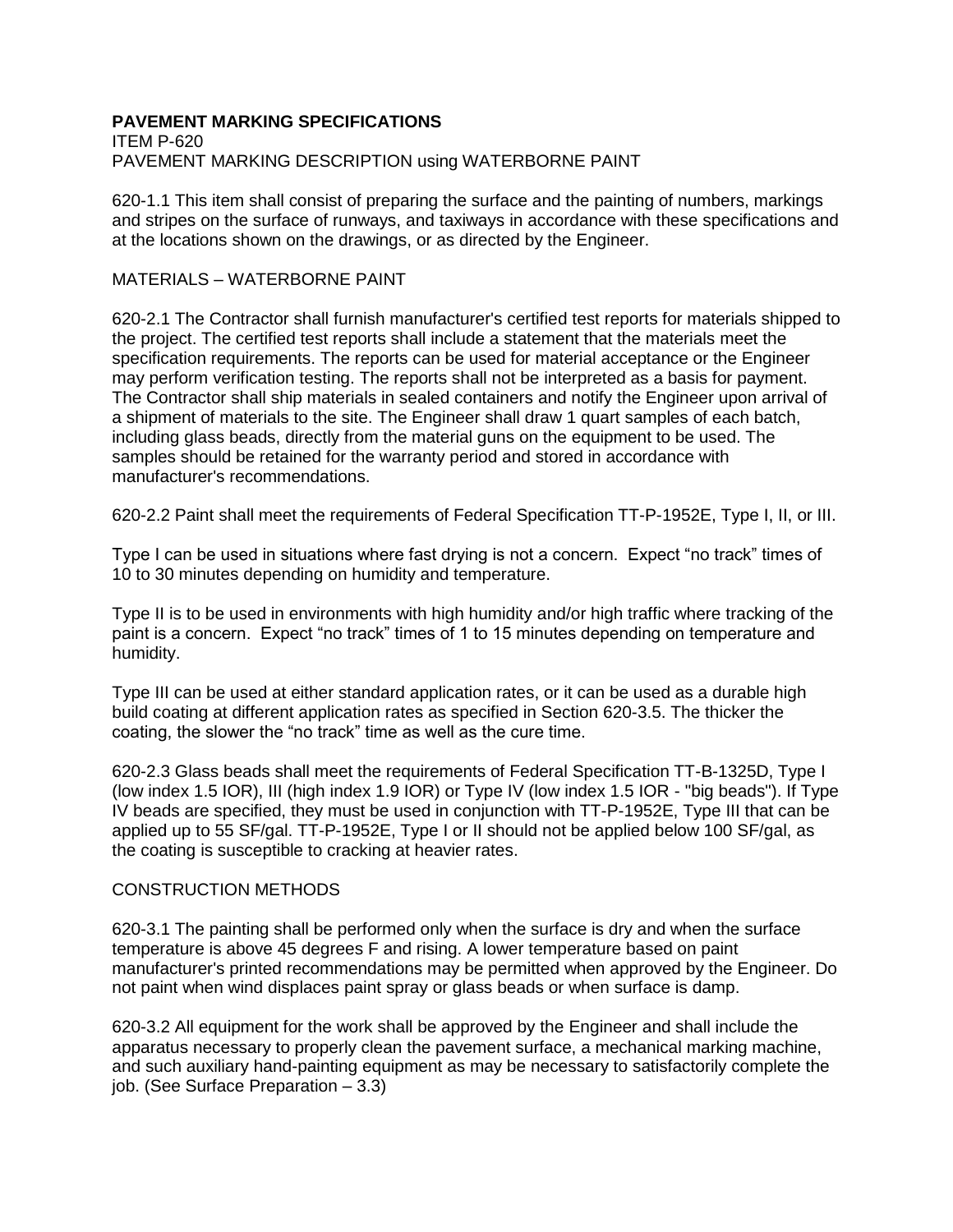The mechanical marker shall be an atomizing spray-type or airless-type marking machine suitable for application of traffic paint, and shall be capable of applying markings from six inches to three feet wide in a single pass. An even and uniform wet film thickness from 12-18 mils with uniform cross-sections and clear-cut edges shall result from the marking operation without running or spattering and without over spray. A wind screen or shroud shall be used on the machine to prevent displacement of materials by wind.

#### 620-3.3 SURFACE PREPARATION

Immediately before application of the paint, the surface shall be dry and free from dirt, grease, oil, laitance, rubber, saw cuttings, loose paint, or other foreign material which would reduce the bond between the paint and the pavement. The area to be painted shall be cleaned by water blasting, sandblasting or other mechanical means to be followed by vacuuming, sweeping or blowing with compressed air to remove all loose particles. In areas where existing pavement markings do not conform to the new layout, existing markings shall be removed in accordance with Item S-190 or per the Engineer's instructions.

620-3.4 If the existing markings to be repainted are not properly aligned per plans and specifications, the affected markings shall be laid out as shown on the drawings. Control points shall be spaced at such intervals as will ensure accurate location of all markings. The Contractor shall provide an experienced technician to supervise the location, alignment, layout, dimensions and application of the paint. Conflicting markings shall be removed in accordance with Item S-190 or per the Engineer's instructions.

620-3.5 Paint shall be applied at the locations and to the dimensions and spacing shown on the drawings. Paint shall not be applied until the Engineer has approved the layout and condition of the surface. The paint shall be mixed in accordance with the manufacturer's instructions and applied to the pavement with a marking machine at the rate of 115 square feet per gallon. producing a uniform film thickness of 15 wet mils. Glass beads shall be applied at a minimum rate of 7 pounds per gallon of paint for Type I beads or 10 pounds per gallon of paint for Type III beads. If TT-P-1952E, Type III paint is to be applied at 60 SF per gallon (producing a uniform wet film thickness of 25-30 mils), glass beads conforming to TT-B-1325D, Type III should be used at a rate of 5 lb. per gallon. The addition of thinners will not be permitted. A period of time to allow adequate curing of the pavement surface shall elapse between placement of a bituminous surface course and application of the permanent paint. This curing period shall be as recommended in writing by the manufacturer of the paint, generally a minimum of 30 days. Temporary markings can be applied to new asphalt pavement within the curing period at half coverage rate (230 SF/gal) without glass beads, both to seal the pavement and to provide markings for airport operations. The edges of the markings shall not vary from a straight line more than 1/2 inch in 50 feet, and the dimensions shall be within tolerances as outlined in the table below.

| <b>DITIGLISION AND CONSUMING</b>                    |                        |
|-----------------------------------------------------|------------------------|
| 36 inches (910 mm) or less                          | $+/- 1/2$ inch (12 mm) |
| greater than 36 inches to 6 feet (910 mm to 1.85 m) | $+/- 1$ inch (25 mm)   |
| greater than 6 feet to 60 feet (1.85 m to 18.3 m)   | $+/- 2$ inches (51 mm) |
| greater than 60 feet (18.3 m)                       | $+/-$ 3 inches (76 mm) |

Dimension and Spacing Tolerance

Glass beads shall be distributed upon the marked areas immediately after application of the paint. A dispenser shall be furnished which is properly designed for attachment to the marking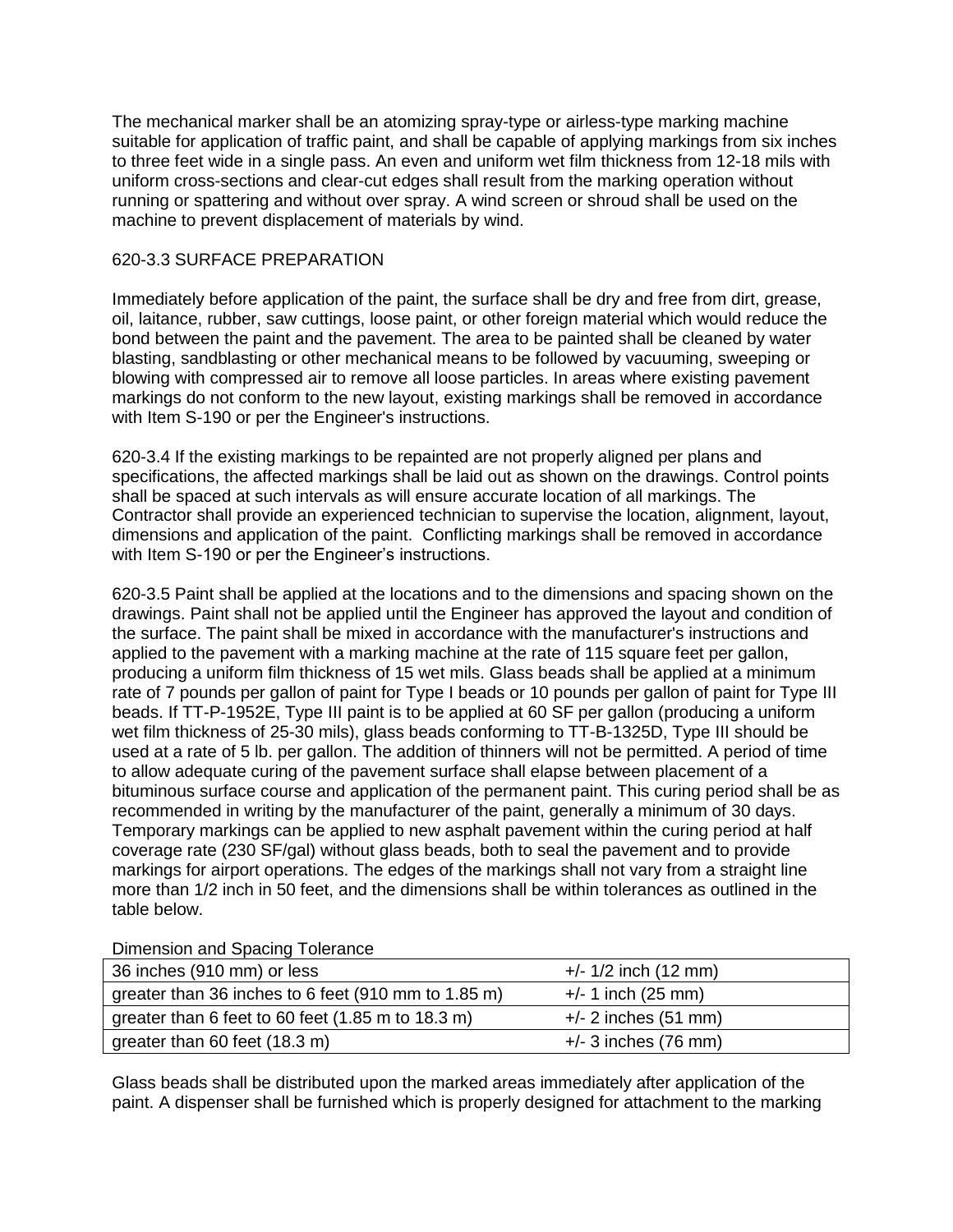machine and suitable for dispensing glass beads. Glass beads shall be applied at the specified rate. Bead dispensers shall be calibrated at the beginning of the project to the proper flow rate and monitored throughout the course of the project to ensure proper bead coverage.

Retroreflectivity readings shall be taken at the beginning of each day on markings applied the previous day.

Type I glass beads should yield a minimum of 300 millicandelas per square meter per lx (mcd/m²/lx ) for white and 175 mcd/m²/lx for yellow.

Type III glass beads should yield a minimum of 600 mcd/m²/lx for white and 350 mcd/m²/lx for yellow.

Type IV glass beads should yield a minimum of 475 mcd/m²/lx for white and 250 mcd/m²/lx for yellow.

All performance criteria for retroreflectivity established herein should be achieved after twentyfour hours from installation. Glass beads shall adhere to and be properly embedded in the cured paint or all marking operations shall cease until corrections are made. A night inspection of the markings is advisable to check for uniform reflectivity of the markings. All emptied containers shall be returned to the paint storage area for checking by the Engineer. The containers shall not be removed from the airport or destroyed until authorized by the Engineer.

620-3.6 DEFECTIVE WORKMANSHIP OR MATERIAL When any material not conforming to the requirements of the specifications or drawings has been delivered to the project or incorporated in the work, or any work performed is of inferior quality, such defective material or work shall be corrected as directed by the Engineer, at the expense of the Contractor. Contractor shall provide a one-year warranty on all pavement markings applied.

## METHOD OF MEASUREMENT

620-4.1 The quantity of surface preparation performed shall be paid per square foot.

- 620-4.2 The quantity of permanent pavement markings to be paid for shall be the number of square feet of painting performed in accordance with the specifications and accepted by the Engineer. If some of the markings are to be non-reflective, a separate line item should be added.
- 620-4.3 The quantity of temporary pavement markings to be paid for shall be the number of square feet of painting performed in accordance with the specifications and accepted by the Engineer.

#### BASIS OF PAYMENT

- 620-5.1 Payment shall be made at the contract unit price per square foot for surface preparation performed prior to the application of the pavement markings. This price shall be full compensation for furnishing all equipment and disposal costs associated with this item.
- 620-5.2 Payment shall be made at the contract unit price per square foot for pavement marking. This price shall be full compensation for furnishing all materials, including glass beads, and for all labor, equipment, tools and incidentals necessary to complete the item.
- 620-5.3 Payment shall be made at the contract unit price per square foot for temporary pavement marking. This price shall be full compensation for furnishing all materials, and for all labor, equipment, tools and incidentals necessary to complete the item.